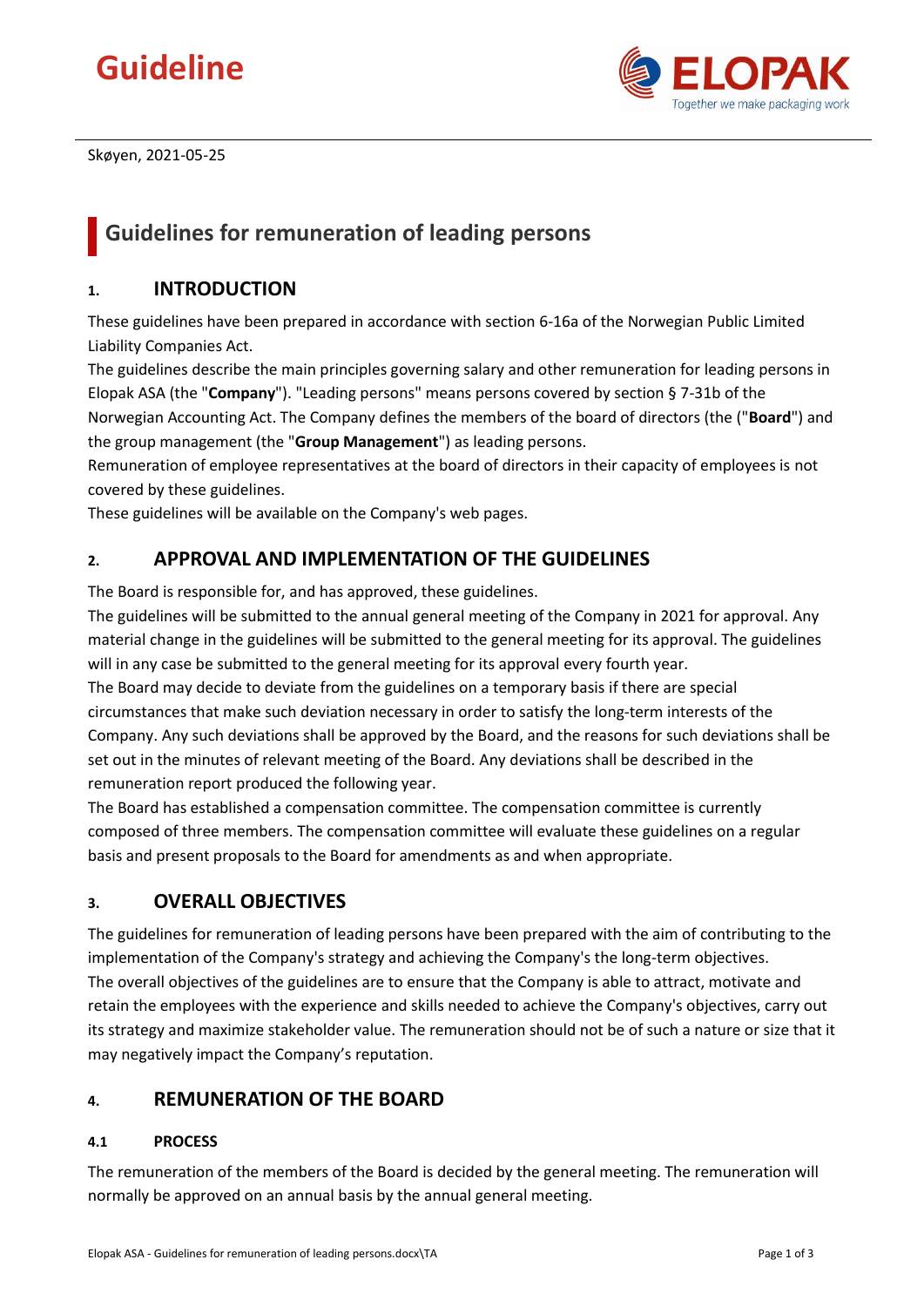

The remuneration of the members of the Board is proposed by the Company's nomination committee. The nomination committee is elected by the general meeting of the Company. The work of the nomination committee is governed by the articles of association and by guidelines which have been approved by the general meeting.

The proposal of the nomination committee will be included in the notice of the annual general meeting or such other general meeting where the remuneration of the Board will be considered.

## **4.2 TYPE OF REMUNERATION**

The remuneration of the Board will consist of a fixed annual amount or a fixed amount per meeting. Members of board committees may receive additional compensation. The remuneration will be payable in cash.

The Company may reimburse travel expenses and other relevant expenses incurred by members of the Board in connection with the performance of their duties.

Members of the Board do not receive any variable or performance-based remuneration.

Members of the Board do not receive stock options or other remuneration linked to the Company's shares. Members of the Board are not members of the Company's pension schemes and do not have any rights to pension from the Company

Remuneration for employee representatives at the board of directors will be according to separate agreement.

## **4.3 AGREEMENTS**

The Company does not normally enter into agreements with the members of the Board in relation to their engagement as board members. The general meeting can remove any member of the Board at its discretion at any time with immediate effect by a simple majority vote. No member of the Board is entitled to any compensation upon termination of their engagement as members of the Board.

## **5. REMUNERATION OF GROUP MANAGEMENT**

## **5.1 PROCESS**

The remuneration of the Chief Executive Officer is determined by the Board. The compensation committee will prepare a recommendation to the Board in advance of its decision.

The remuneration of the other members of Group Management is determined by the Chief Executive Officer [after consulting with the compensation committee] on the basis of these guidelines and any budgetary limits or other relevant decisions of the Board.

## **5.2 TOTAL REMUNERATION**

With reference to Elopak's global governing documents, 'Remuneration Elopak Group' and 'Classification of positions – Mercer Methodology', total remuneration is to be perceived as competitive in the national market. The salary level is decided based on valid market information. When reviewing the salary level, the impact and scope of the roles as well as the size and type of the company is considered to ensure valid market comparison.

The total remuneration package, i.e. salary including bonus, fringe benefits and social benefits such as vacation days, insurance, pension etc. shall follow same principle. Wage setting/payment of salaries are to be executed according to local practice and in accordance with national laws/labor laws.